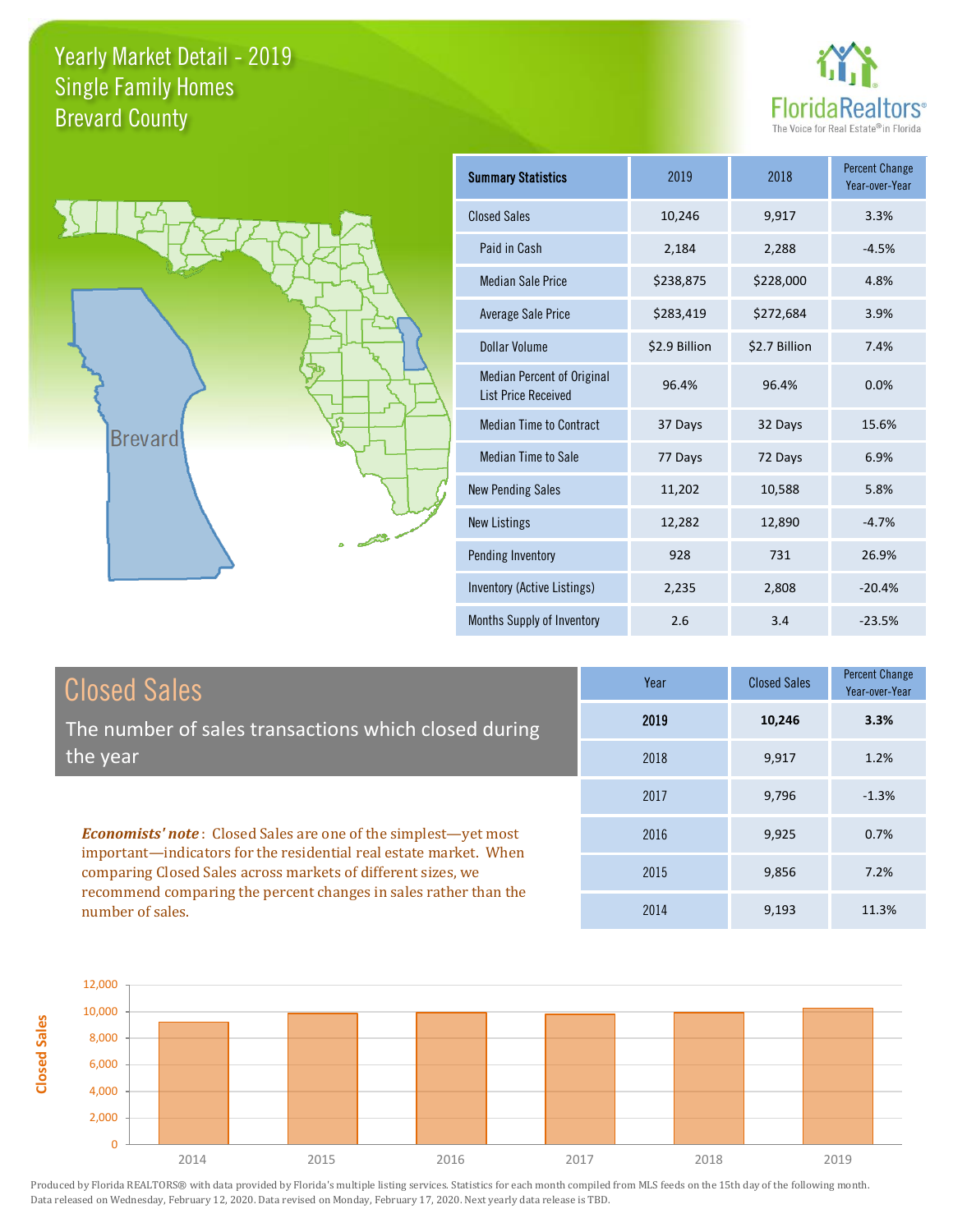this statistic should be interpreted with care.



3,922 5.8%

| Cash Sales                                                                                                                                            | Year | <b>Cash Sales</b> | Percent Change<br>Year-over-Year |
|-------------------------------------------------------------------------------------------------------------------------------------------------------|------|-------------------|----------------------------------|
| The number of Closed Sales during the year in which                                                                                                   | 2019 | 2,184             | $-4.5%$                          |
| buyers exclusively paid in cash                                                                                                                       | 2018 | 2,288             | $-5.8%$                          |
|                                                                                                                                                       | 2017 | 2,429             | $-14.9%$                         |
| <b>Economists' note:</b> Cash Sales can be a useful indicator of the extent to<br>which investors are participating in the market. Why? Investors are | 2016 | 2,855             | $-19.1%$                         |
| far more likely to have the funds to purchase a home available up front,<br>whereas the typical homebuyer requires a mortgage or some other           | 2015 | 3,528             | $-10.0\%$                        |
| form of financing. There are, of course, many possible exceptions, so                                                                                 | 0011 | 2022              | F.00/                            |

0 500 1,000 1,500 2,000 2,500 3,000 3,500 4,000 4,500 2014 2015 2016 2017 2018 2019

#### Cash Sales as a Percentage of Closed Sales The percentage of Closed Sales during the year which were Cash Sales

*Economists' note* : This statistic is simply another way of viewing Cash Sales. The remaining percentages of Closed Sales (i.e. those not paid fully in cash) each year involved some sort of financing, such as mortgages, owner/seller financing, assumed loans, etc.



2014

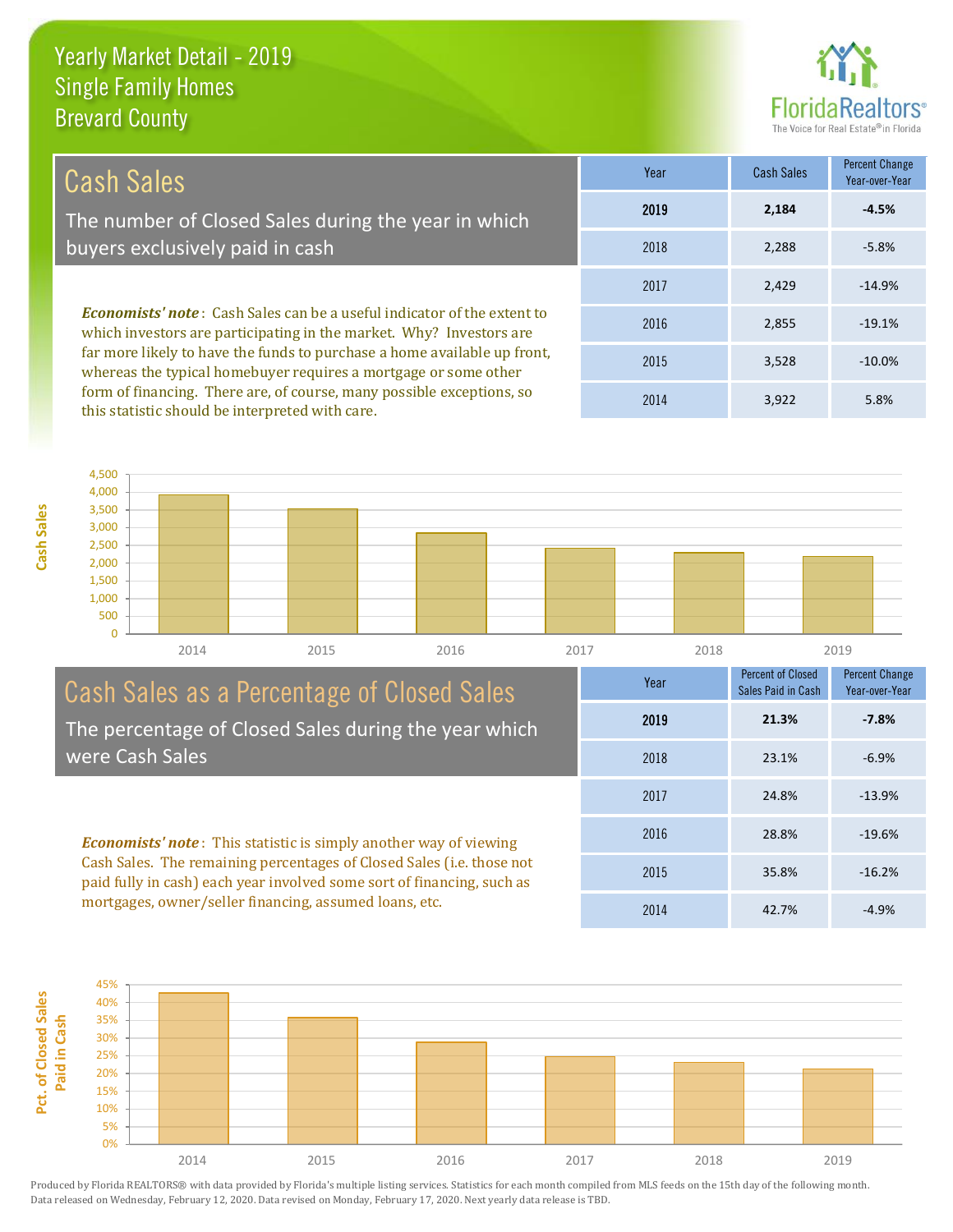

| <b>Median Sale Price</b>                                                                                                                                                                                                                                                                       | Year | <b>Median Sale Price</b> | Percent Change<br>Year-over-Year |
|------------------------------------------------------------------------------------------------------------------------------------------------------------------------------------------------------------------------------------------------------------------------------------------------|------|--------------------------|----------------------------------|
| The median sale price reported for the year (i.e. 50% of                                                                                                                                                                                                                                       | 2019 | \$238,875                | 4.8%                             |
| sales were above and 50% of sales were below)                                                                                                                                                                                                                                                  | 2018 | \$228,000                | 8.6%                             |
| <b>Economists' note:</b> Median Sale Price is our preferred summary                                                                                                                                                                                                                            | 2017 | \$210,000                | 13.2%                            |
| statistic for price activity because, unlike Average Sale Price, Median<br>Sale Price is not sensitive to high sale prices for small numbers of<br>homes that may not be characteristic of the market area. Keep in mind<br>that median price trends over time are not always solely caused by | 2016 | \$185,500                | 14.5%                            |
|                                                                                                                                                                                                                                                                                                | 2015 | \$162,000                | 18.2%                            |
| changes in the general value of local real estate. Median sale price only<br>المتعاطي المستحدث المتحافية المستحدثة والمستحدث                                                                                                                                                                   | 2014 | \$137,000                | 9.6%                             |

2014 2015 2016 2017 2018 2019 \$0K \$50K \$100K \$150K \$200K \$250K \$300K

## Average Sale Price

The average sale price reported for the year (i.e. total sales in dollars divided by the number of sales)

reflects the values of the homes that *sold* each year, and the mix of the

types of homes that sell can change over time.

*Economists' note* : Usually, we prefer Median Sale Price over Average Sale Price as a summary statistic for home prices. However, Average Sale Price does have its uses—particularly when it is analyzed alongside the Median Sale Price. For one, the relative difference between the two statistics can provide some insight into the market for higher-end homes in an area.

|   | ---  | ----                      | ----                                    |
|---|------|---------------------------|-----------------------------------------|
|   | Year | <b>Average Sale Price</b> | <b>Percent Change</b><br>Year-over-Year |
|   | 2019 | \$283,419                 | 3.9%                                    |
|   | 2018 | \$272,684                 | 7.5%                                    |
|   | 2017 | \$253,626                 | 12.9%                                   |
|   | 2016 | \$224,716                 | 12.1%                                   |
|   | 2015 | \$200,545                 | 16.2%                                   |
| r | 2014 | \$172,590                 | 5.5%                                    |



**Median Sale Price Median Sale Price**

**Average Sale Price Average Sale Price**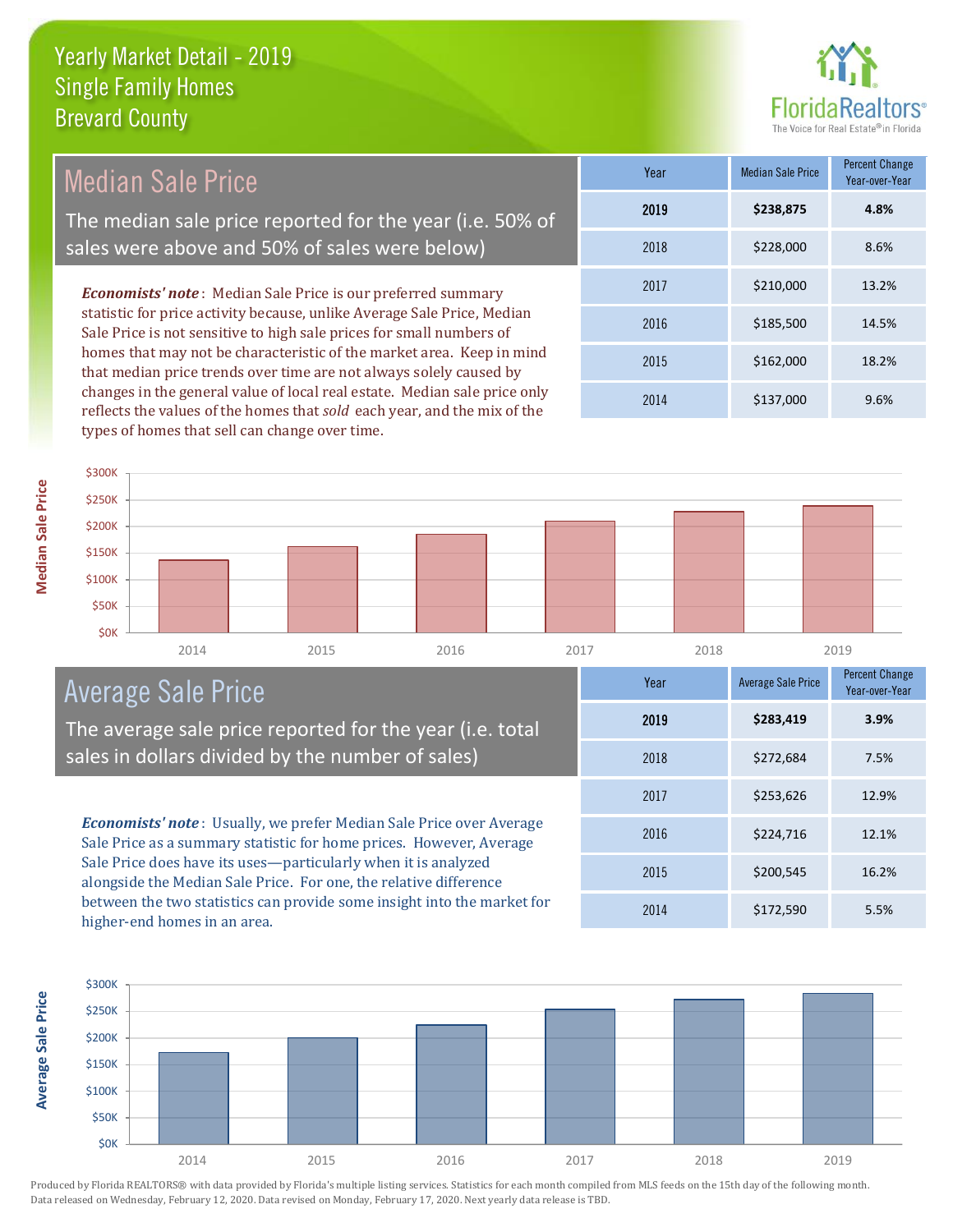### Dollar Volume

The sum of the sale prices for all sales which closed during the year

*Economists' note* : Dollar Volume is simply the sum of all sale prices in a given time period, and can quickly be calculated by multiplying Closed Sales by Average Sale Price. It is a strong indicator of the health of the real estate industry in a market, and is of particular interest to real estate professionals, investors, analysts, and government agencies. Potential home sellers and home buyers, on the other hand, will likely be better served by paying attention to trends in the two components of Dollar Volume (i.e. sales and prices) individually.

| Year | Dollar Volume | <b>Percent Change</b><br>Year-over-Year |
|------|---------------|-----------------------------------------|
| 2019 | \$2.9 Billion | 7.4%                                    |
| 2018 | \$2.7 Billion | 8.8%                                    |
| 2017 | \$2.5 Billion | 11.4%                                   |
| 2016 | \$2.2 Billion | 12.8%                                   |
| 2015 | \$2.0 Billion | 24.6%                                   |
| 2014 | \$1.6 Billion | 17.3%                                   |



## Median Percent of Original List Price Received

The median of the sale price (as a percentage of the original list price) across all properties selling during the year

*Economists' note* : The Median Percent of Original List Price Received is useful as an indicator of market recovery, since it typically rises as buyers realize that the market may be moving away from them and they need to match the selling price (or better it) in order to get a contract on the house. This is usually the last measure to indicate a market has shifted from down to up, so it is what we would call a *lagging* indicator.

| Year | Med. Pct. of Orig. List<br><b>Price Received</b> | <b>Percent Change</b><br>Year-over-Year |
|------|--------------------------------------------------|-----------------------------------------|
| 2019 | 96.4%                                            | 0.0%                                    |
| 2018 | 96.4%                                            | $-0.2%$                                 |
| 2017 | 96.6%                                            | 0.4%                                    |
| 2016 | 96.2%                                            | 0.5%                                    |
| 2015 | 95.7%                                            | 1.4%                                    |
| 2014 | 94.4%                                            | $-0.3%$                                 |

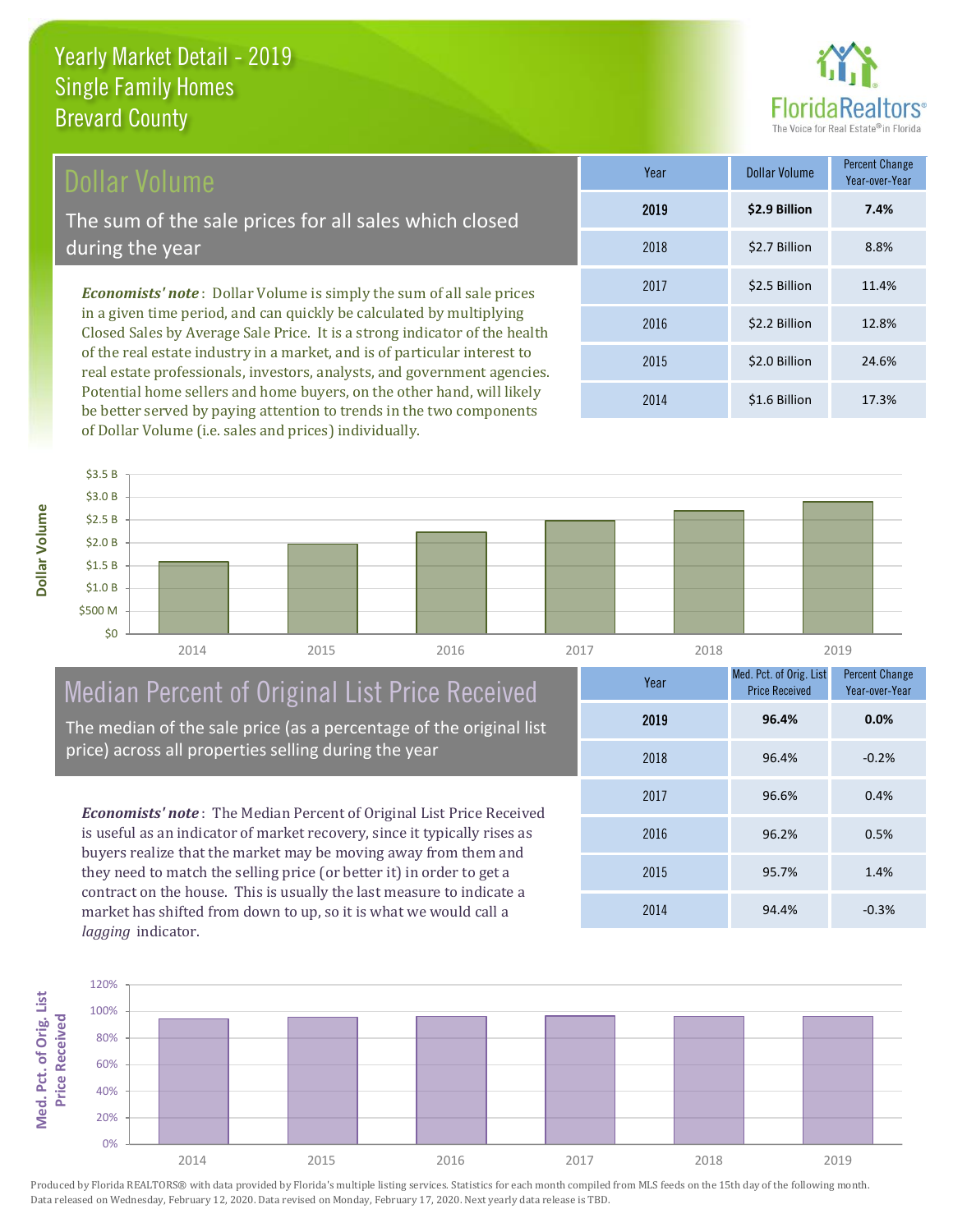

## Median Time to Contract

The median number of days between the listing date and contract date for all Closed Sales during the year

*Economists' note* : Like Time to Sale, Time to Contract is a measure of the length of the home selling process calculated for sales which closed during the year. The difference is that Time to Contract measures the number of days between the initial listing of a property and the signing of the contract which eventually led to the closing of the sale. When the gap between Median Time to Contract and Median Time to Sale grows, it is usually a sign of longer closing times and/or declining numbers of cash sales.

| Year | <b>Median Time to</b><br>Contract | <b>Percent Change</b><br>Year-over-Year |
|------|-----------------------------------|-----------------------------------------|
| 2019 | 37 Days                           | 15.6%                                   |
| 2018 | 32 Days                           | 18.5%                                   |
| 2017 | 27 Days                           | $-6.9%$                                 |
| 2016 | 29 Days                           | $-21.6%$                                |
| 2015 | 37 Days                           | $-22.9%$                                |
| 2014 | 48 Days                           | 9.1%                                    |



## Median Time to Sale

60

**Median Time to** 

**Median Time to** 

**Median Time to Sale**

**Median Time to Sale** 

The median number of days between the listing date and closing date for all Closed Sales during the year

*Economists' note* : Time to Sale is a measure of the length of the home selling process, calculated as the number of days between the initial listing of a property and the closing of the sale. *Median* Time to Sale is the amount of time the "middle" property selling this month was on the market. That is, 50% of homes selling this month took *less* time to sell, and 50% of homes took *more* time to sell. Median Time to Sale gives a more accurate picture than Average Time to Sale, which can be skewed upward by small numbers of properties taking an abnormally long time to sell.

| Year | <b>Median Time to Sale</b> | <b>Percent Change</b><br>Year-over-Year |
|------|----------------------------|-----------------------------------------|
| 2019 | 77 Days                    | 6.9%                                    |
| 2018 | 72 Days                    | 2.9%                                    |
| 2017 | 70 Days                    | $-7.9%$                                 |
| 2016 | 76 Days                    | $-3.8%$                                 |
| 2015 | 79 Days                    | $-13.2%$                                |
| 2014 | 91 Days                    | $-2.2%$                                 |

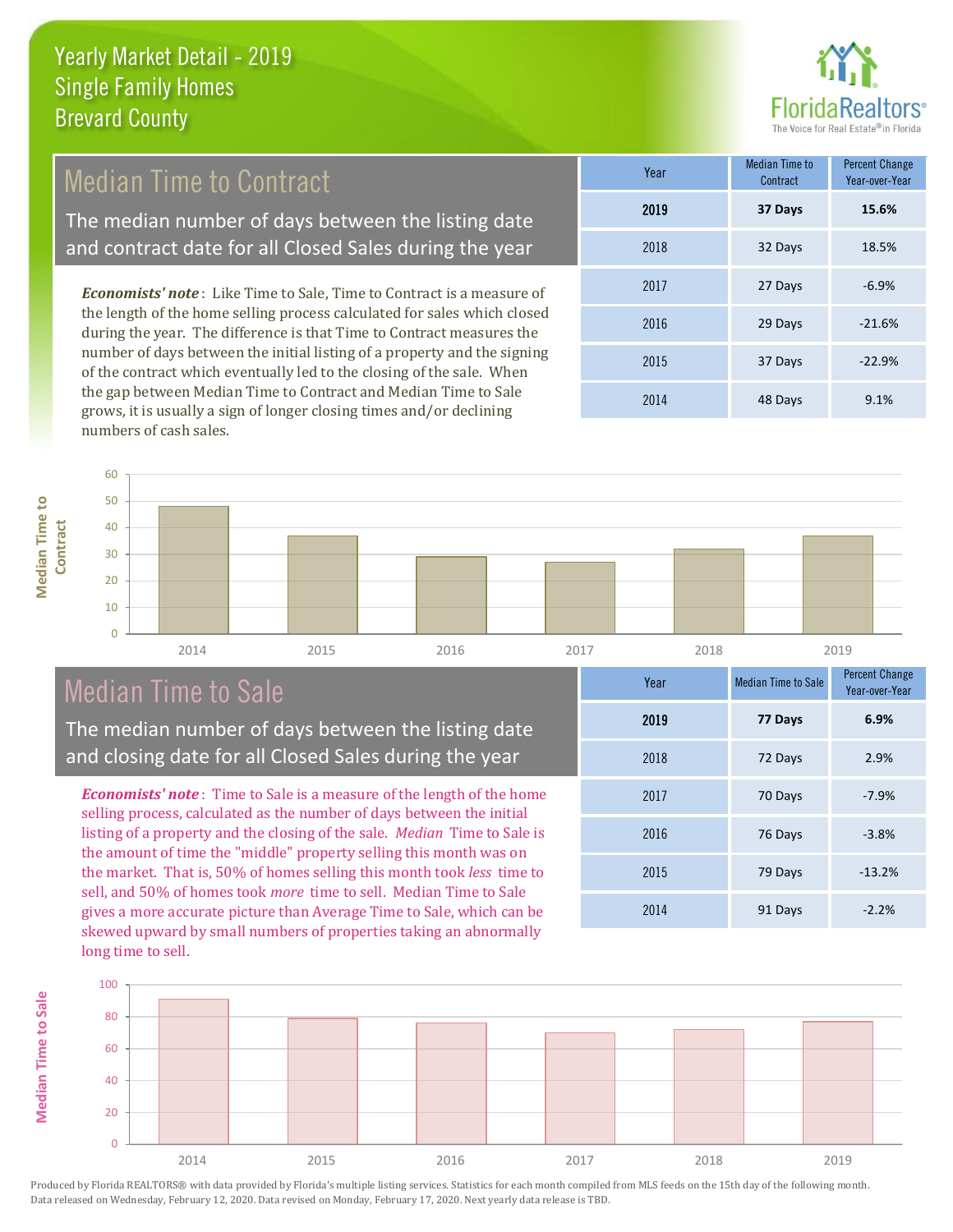distressed properties for sale.



2014 **9,941** -0.5%

**Year** New Listings Percent Change

2014 11,179 2.6%

2015 11,586 3.6%

2017 12,099 4.2%

2018 12,890 6.5%

2019 **12,282**

2016

11,610 0.2%

Year-over-Year

**-4.7%**

| New Pending Sales                                                                                                                                                                                                           | Year | <b>New Pending Sales</b> | Percent Change<br>Year-over-Year |
|-----------------------------------------------------------------------------------------------------------------------------------------------------------------------------------------------------------------------------|------|--------------------------|----------------------------------|
| The number of listed properties that went under                                                                                                                                                                             | 2019 | 11,202                   | 5.8%                             |
| contract during the year                                                                                                                                                                                                    | 2018 | 10,588                   | $-1.0%$                          |
| <b>Economists' note</b> : Because of the typical length of time it takes for a<br>sale to close, economists consider Pending Sales to be a decent<br>indicator of potential future Closed Sales. It is important to bear in | 2017 | 10,700                   | 2.2%                             |
|                                                                                                                                                                                                                             | 2016 | 10,472                   | $-4.9%$                          |
| mind, however, that not all Pending Sales will be closed successfully.<br>So, the effectiveness of Pending Sales as a future indicator of Closed                                                                            | 2015 | 11,017                   | 10.8%                            |

0 2,000 4,000 6,000 8,000 10,000 12,000 2014 2015 2016 2017 2018 2019

# New Listings

**New Listings**

**Pending Sales**

Pending Sales

The number of properties put onto the market during the year

Sales is susceptible to changes in market conditions such as the availability of financing for homebuyers and the inventory of

*Economists' note* : New Listings tend to rise in delayed response to increasing prices, so they are often seen as a lagging indicator of market health. As prices rise, potential sellers raise their estimations of value—and in the most recent cycle, rising prices have freed up many potential sellers who were previously underwater on their mortgages. Note that in our calculations, we take care to not include properties that were recently taken off the market and quickly relisted, since these are not really *new* listings.

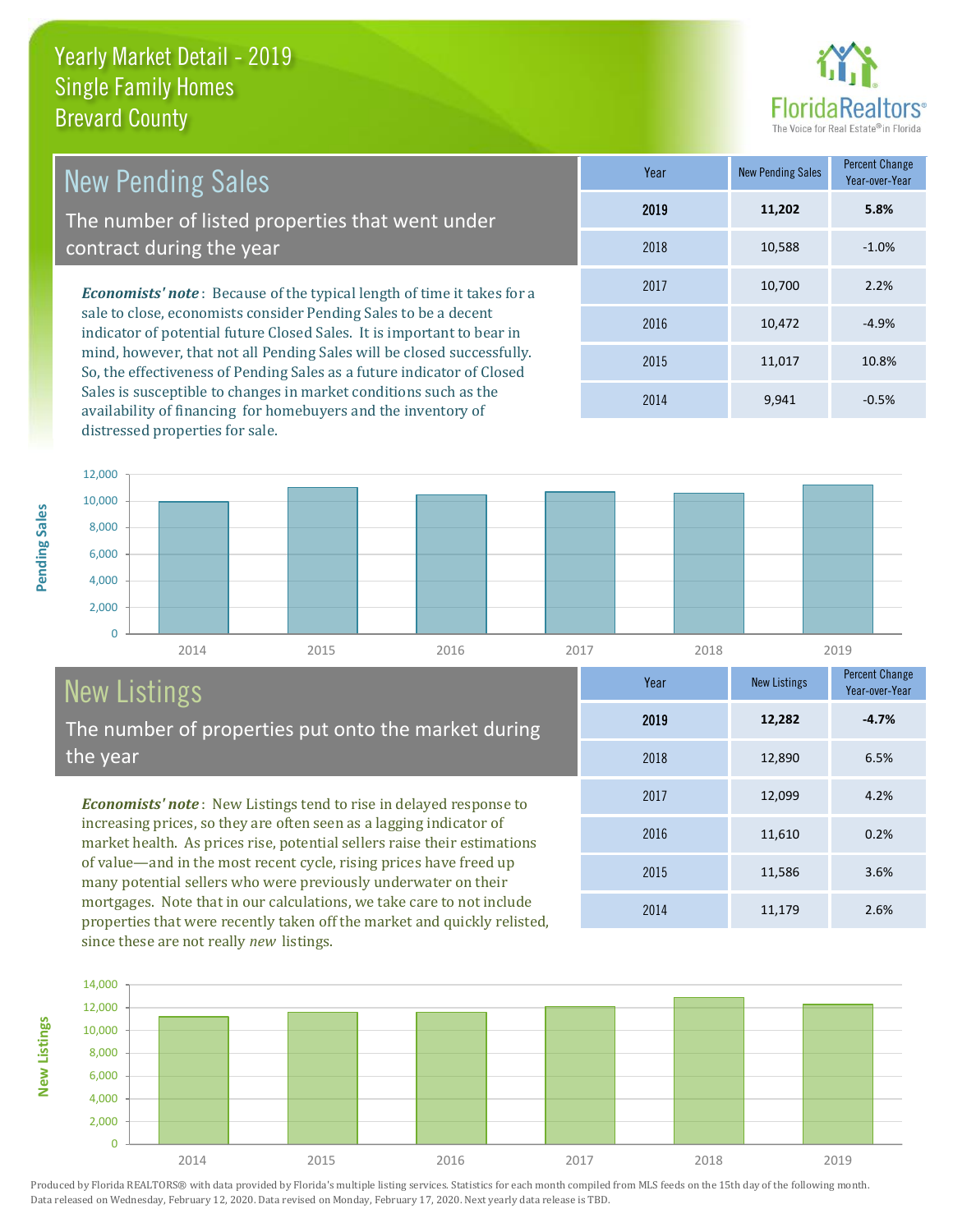

*Economists' note* : There are a number of ways to define and calculate Inventory. Our method is to simply count the number of active listings on the last day of the year, since it is the most current. Inventory rises Inventory (Active Listings) The number of property listings active at the end of the year

when New Listings are outpacing the number of listings that go offmarket (regardless of whether they actually sell). Likewise, it falls when New Listings aren't keeping up with the rate at which homes are going off-market.

| Year | Inventory | Percent Change<br>Year-over-Year |
|------|-----------|----------------------------------|
| 2019 | 2,235     | $-20.4%$                         |
| 2018 | 2,808     | 29.6%                            |
| 2017 | 2,166     | 8.2%                             |
| 2016 | 2,002     | $-13.0%$                         |
| 2015 | 2,301     | $-6.1%$                          |
| 2014 | 2,451     | $-15.6%$                         |



#### Months Supply of Inventory (Year-End) An estimate of the number of months it will take to deplete the current Inventory given recent sales rates

*Economists' note* : MSI is a useful indicator of market conditions. The benchmark for a balanced market (favoring neither buyer nor seller) is 5.5 months of inventory. Anything higher is traditionally a buyers' market, and anything lower is a sellers' market. There is no single accepted way of calculating MSI. A common method is to divide current Inventory by the most recent month's Closed Sales count, but this count is a usually poor predictor of future Closed Sales due to seasonal cycles. To eliminate seasonal effects, we use the 12-month average of monthly Closed Sales instead.

| Year | <b>Months Supply</b> | <b>Percent Change</b><br>Year-over-Year |
|------|----------------------|-----------------------------------------|
| 2019 | 2.6                  | $-23.5%$                                |
| 2018 | 3.4                  | 25.9%                                   |
| 2017 | 2.7                  | 12.5%                                   |
| 2016 | 2.4                  | $-14.3%$                                |
| 2015 | 2.8                  | $-12.5%$                                |
| 2014 | 3.2                  | $-23.8%$                                |



**Inventory**

**Months Supply of**  Months Supply of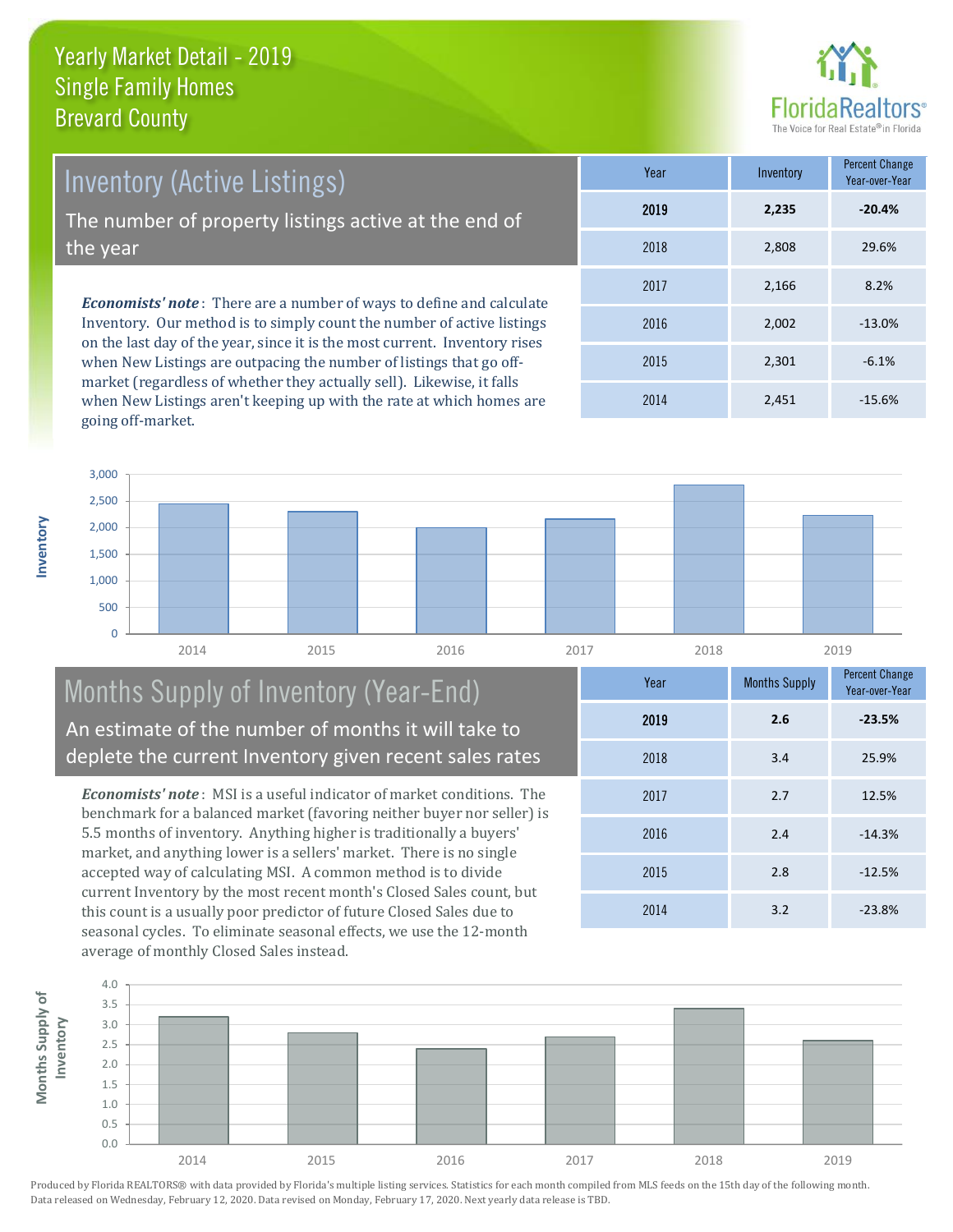

Year-over-Year

#### $$150,000 - $199,999$  2.226 -0.3% \$200,000 - \$249,999 2,135 12.7% \$100,000 - \$149,999 959 -22.2% Sale Price Closed Sales Percent Change Less than \$50,000 22 -50.0% \$50,000 - \$99,999 219 -25.8% Closed Sales by Sale Price The number of sales transactions which closed during the year

*Economists' note* : Closed Sales are one of the simplest—yet most important—indicators for the residential real estate market. When comparing Closed Sales across markets of different sizes, we recommend comparing the percent changes in sales rather than the number of sales.



#### Median Time to Contract by Sale Price The median number of days between the listing date and contract date for all Closed Sales during the year

*Economists' note* : Like Time to Sale, Time to Contract is a measure of the length of the home selling process calculated for sales which closed during the year. The difference is that Time to Contract measures the number of days between the initial listing of a property and the signing of the contract which eventually led to the closing of the sale. When the gap between Median Time to Contract and Median Time to Sale grows, it is usually a sign of longer closing times and/or declining numbers of cash sales.

| <b>Sale Price</b>            | Median Time to<br>Contract | <b>Percent Change</b><br>Year-over-Year |
|------------------------------|----------------------------|-----------------------------------------|
| Less than \$50,000           | 19 Days                    | 26.7%                                   |
| \$50,000 - \$99,999          | 16 Days                    | $-33.3%$                                |
| $$100,000 - $149,999$        | 30 Days                    | 30.4%                                   |
| $$150,000 - $199,999$        | 31 Days                    | 34.8%                                   |
| \$200,000 - \$249,999        | 33 Days                    | 0.0%                                    |
| \$250,000 - \$299,999        | 40 Days                    | 14.3%                                   |
| \$300,000 - \$399,999        | 43 Days                    | $-4.4%$                                 |
| \$400,000 - \$599,999        | 57 Days                    | 11.8%                                   |
| \$600,000 - \$999,999        | 78 Days                    | 20.0%                                   |
| $$1.000.00 \text{ arc}$ more | $162 \text{ N}$            | $OC$ $20/$                              |

\$250,000 - \$299,999 1,493 9.3% \$300,000 - \$399,999 1,611 10.6%

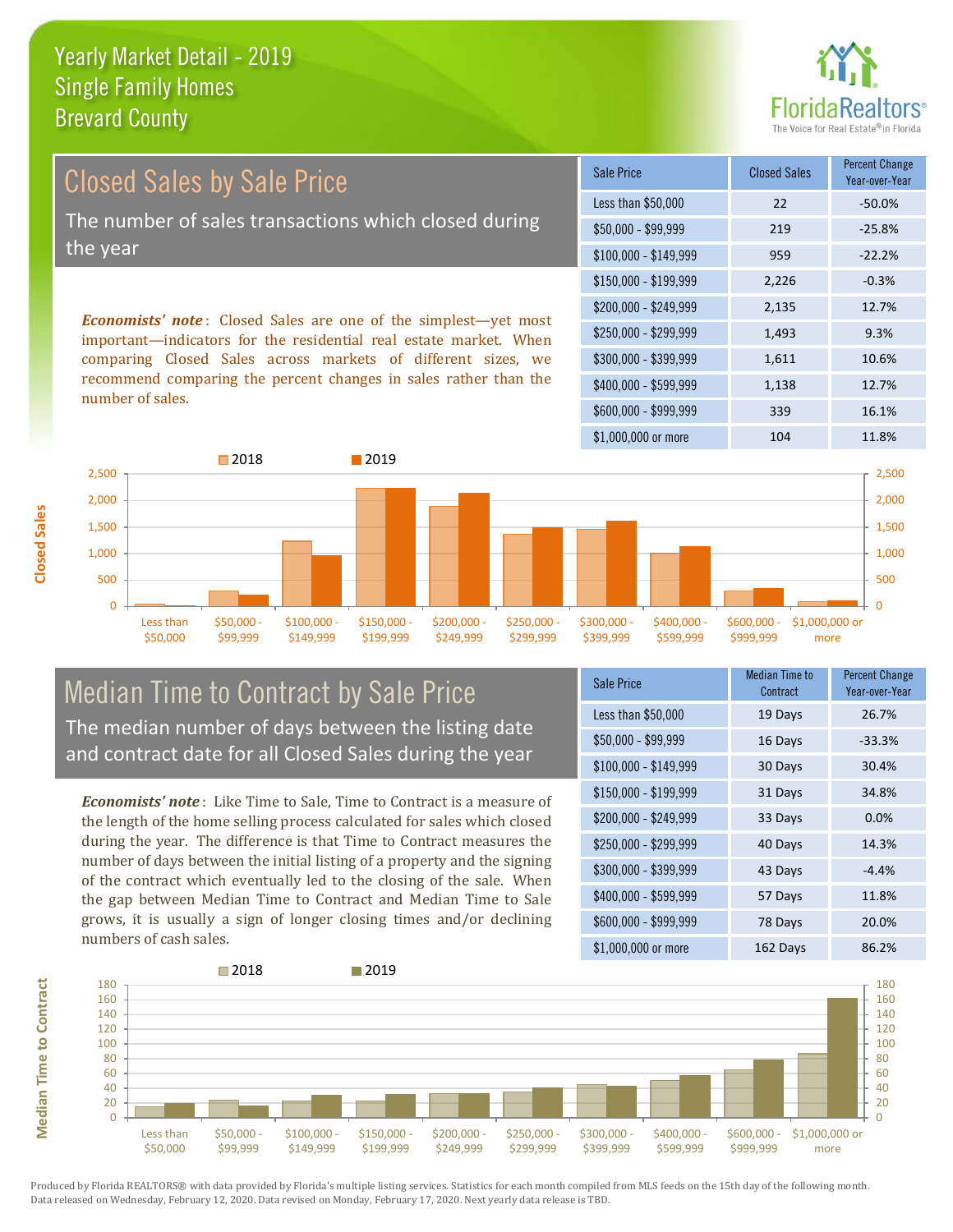

## New Listings by Initial Listing Price

The number of properties put onto the market during the year

*Economists' note:* New Listings tend to rise in delayed response to increasing prices, so they are often seen as a lagging indicator of market health. As prices rise, potential sellers raise their estimations of value—and in the most recent cycle, rising prices have freed up many potential sellers who were previously underwater on their mortgages. Note that in our calculations, we take care to not include properties that were recently taken off the market and quickly relisted, since these are not really *new* listings.

| <b>Initial Listing Price</b> | <b>New Listings</b> | <b>Percent Change</b><br>Year-over-Year |
|------------------------------|---------------------|-----------------------------------------|
| Less than \$50,000           | 30                  | 20.0%                                   |
| \$50,000 - \$99,999          | 237                 | $-14.4%$                                |
| $$100,000 - $149,999$        | 978                 | $-24.2%$                                |
| $$150,000 - $199,999$        | 2,393               | $-13.5%$                                |
| \$200,000 - \$249,999        | 2,429               | 4.1%                                    |
| \$250,000 - \$299,999        | 1,838               | 2.5%                                    |
| \$300,000 - \$399,999        | 2,007               | 0.8%                                    |
| \$400,000 - \$599,999        | 1,550               | $-0.6%$                                 |
| \$600,000 - \$999,999        | 614                 | 2.3%                                    |
| \$1,000,000 or more          | 206                 | $-19.2%$                                |



#### Inventory by Current Listing Price The number of property listings active at the end of the year

*Economists' note* : There are a number of ways to define and calculate Inventory. Our method is to simply count the number of active listings on the last day of the year, since it is the most current. Inventory rises when New Listings are outpacing the number of listings that go offmarket (regardless of whether they actually sell). Likewise, it falls when New Listings aren't keeping up with the rate at which homes are going off-market.

| <b>Current Listing Price</b> | Inventory | Percent Change<br>Year-over-Year |
|------------------------------|-----------|----------------------------------|
| Less than \$50,000           | 3         | $-40.0%$                         |
| $$50,000 - $99,999$          | 28        | 3.7%                             |
| $$100,000 - $149,999$        | 121       | $-41.5%$                         |
| $$150,000 - $199,999$        | 321       | $-32.0%$                         |
| \$200,000 - \$249,999        | 331       | $-24.9%$                         |
| \$250,000 - \$299,999        | 331       | $-9.3%$                          |
| \$300,000 - \$399,999        | 371       | $-20.7%$                         |
| \$400,000 - \$599,999        | 385       | $-14.8%$                         |
| \$600,000 - \$999,999        | 241       | 7.1%                             |
| \$1,000,000 or more          | 103       | $-29.5%$                         |



**Inventory**